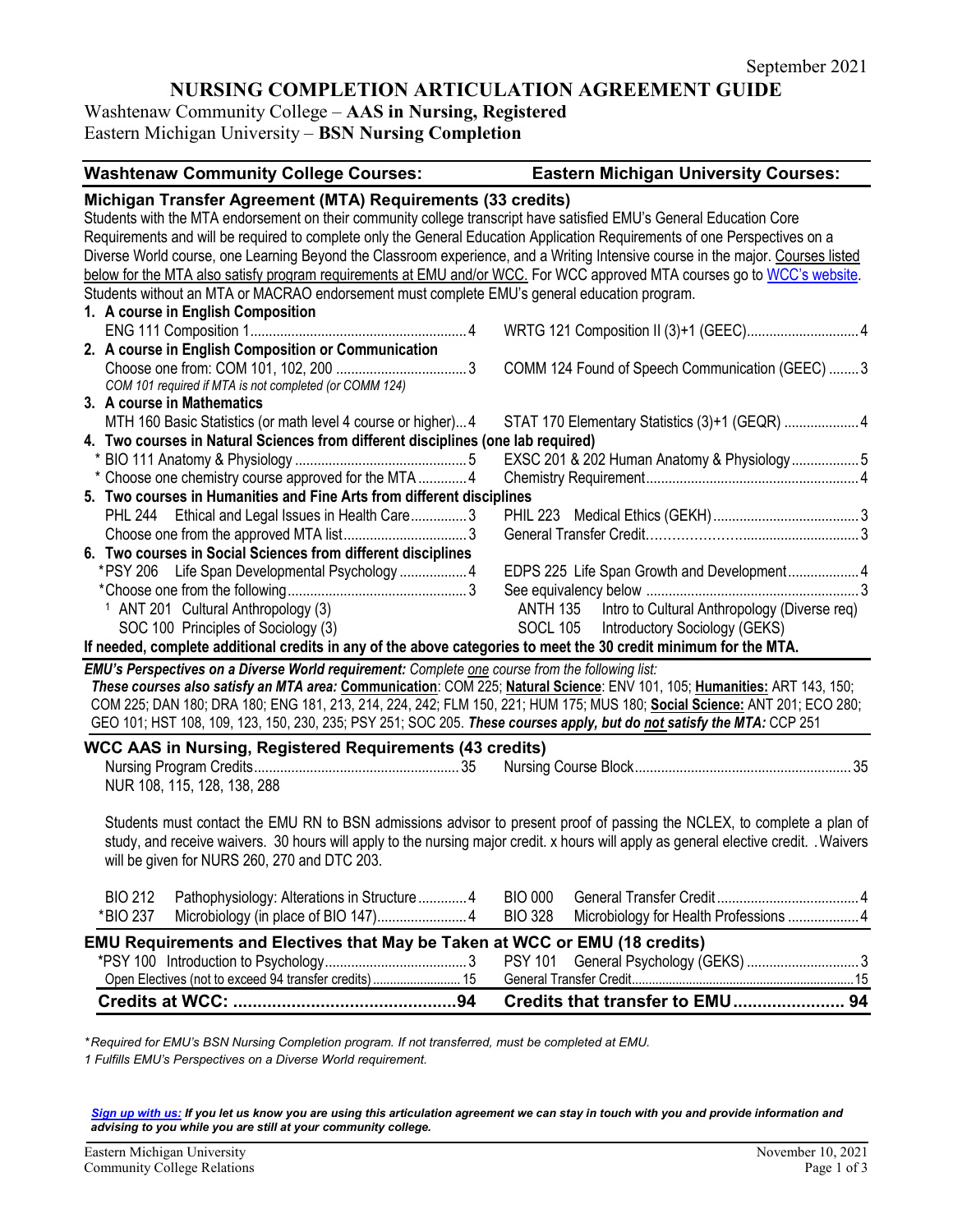# **NURSING COMPLETION ARTICULATION AGREEMENT GUIDE**

Washtenaw Community College – **AAS in Nursing, Registered** Eastern Michigan University – **BSN Nursing Completion** 

## **Completion of the BSN Completion program at EMU**

# **Major Requirements (30 credits)**

# **Required Nursing Courses**

| <b>NURS 221</b><br>Health Assessment for RNs3                  |  |
|----------------------------------------------------------------|--|
| NURS 265 R.N. Essentials of Prof Nursing Practice  3           |  |
| <sup>1</sup> NURS 300W Reading & Writing in Nursing Studies3   |  |
| <sup>1</sup> NURS 365W RN Essentials of Prof Nursing Practice3 |  |
| <b>NURS 374</b><br>Nursing Research Concepts for Practice3     |  |
| NURS 453 Community-based Nursing for RNs 3                     |  |
| NURS 465 R.N. Essentials of Prof Nursing Practice3             |  |
| <sup>2</sup> NURS 483L4RN to BSN Pop Focused Capstone Exp3     |  |
|                                                                |  |
| <b>Consult Nursing Completion Advisor for suggested</b>        |  |
| courses                                                        |  |
|                                                                |  |

#### **Sample Sequence for completing the program:**

All coursework for this degree must be completed within six years of taking NURS 300W at EMU.

| Semester 1                                         | (6 credits)                                                                                                     |
|----------------------------------------------------|-----------------------------------------------------------------------------------------------------------------|
| <b>NURS 221</b>                                    | Health Assessment for R.N.'s3                                                                                   |
| <b>NURS 300W</b>                                   | Reading and Writing in Nursing Studies  3                                                                       |
| Semester 2<br><b>NURS 265</b>                      | (6 credits)<br>R.N. Essentials of Prof Nursing Practice 3                                                       |
| Semester 3<br><b>NURS 374</b><br><b>NURS 365W</b>  | $(6 \text{ credits})$<br>Nursing Research Concepts for Practice3<br>R.N. Essentials of Prof Nursing Practice  3 |
| Semester 4<br><b>NURS 465</b>                      | (6 credits)<br>R.N. Essentials of Prof Nursing Practice  3                                                      |
| Semester 5<br><b>NURS 453</b><br><b>NURS 483L4</b> | (6 credits)<br>Community-based Nursing for RNs 3<br>RN to BSN Pop Focused Capstone Exp3                         |

**Note:** If sufficient credits hours are not transferred, additional credits must be completed at EMU to satisfy the minimum of 124 credit hours required to graduate.

The Nursing Completion Program is online only. Contact the BSN Completion program coordinator for more information.

*1 Satisfies EMU's Writing Intensive Requirement.*

*<sup>2</sup> Satisfies EMU's Learning Beyond the Classroom requirement.*